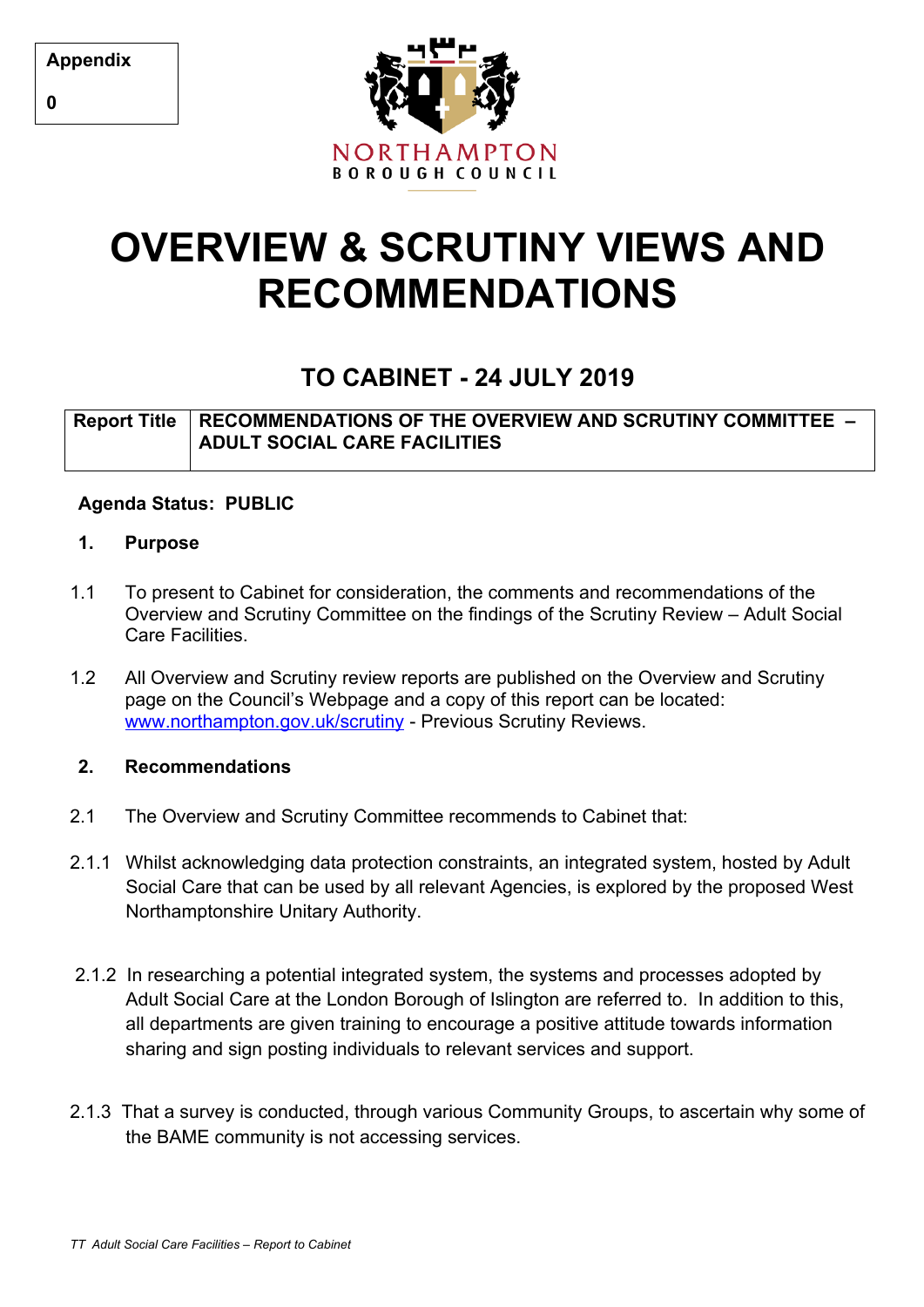- 2.1.4 That a housing officer is linked to Northampton General Hospital, a similar arrangement to the Kettering Pilot.
- 2.1.5 That support is given for social prescribing in relation to day care and a campaign aimed at GPs and other providers looking at the prescribing of day-care and community activities. A leaflet is also distributed to GP practices and various community groups promoting this support.
- 2.1.6 That a copy of this report is shared with all Councillors of the other sovereign Councils in the proposed West Northamptonshire Unitary Council - Northamptonshire County Council, Daventry District Council and South Northants Council.

#### **3. Background and Issues**

3.1 Following a motion to full Council on 9 July 2018:

"*Whatever the boundaries of the new Unitary Councils, for Northamptonshire, those councils will take on responsibility for the care of older people in our community, from 2020.*

*A recent study estimated that 35% of inpatients in local hospitals were there simply waiting for suitable after care to be available (so called Bed Blocking).*

*This Council asks scrutiny, working with NCC scrutiny and partners, particularly health service partners, to carry out investigation into Adult Social Care facilities in the area to identify future demand patterns, in order that the new Unitary Council is able to better plan for the needs of older people in the future".*

- 3.2Recent events have confirmed that this will not take place until 2021.
- 3.3 Overview and Scrutiny included this Scrutiny Review onto its Work Programme for 2019/2020.
- 3.4 A Scrutiny Panel was established comprising Councillor Zoe Smith (Chair), Councillor Sally Beardsworth (Deputy Chair); Councillors Julie Davenport, Janice Duffy, Penny Flavell, Anamul Haque, Jamie Lane, Brian Oldham and Cathrine Russell.
- 3.5 This review links to the Council's corporate priorities, particularly corporate priority Improving our governance.

#### **Evidence Collection**

3.6 Evidence was collected from a variety of sources:

Background data, including:

- **Presentation to set the scene: Current Adult Social Care Facilities**
- Relevant national and local background research papers
- **Definitions in respect of Adult Social Care**
- Relevant Council Policies, Project Plans, Business Plans and Strategies:
- Relevant Statistics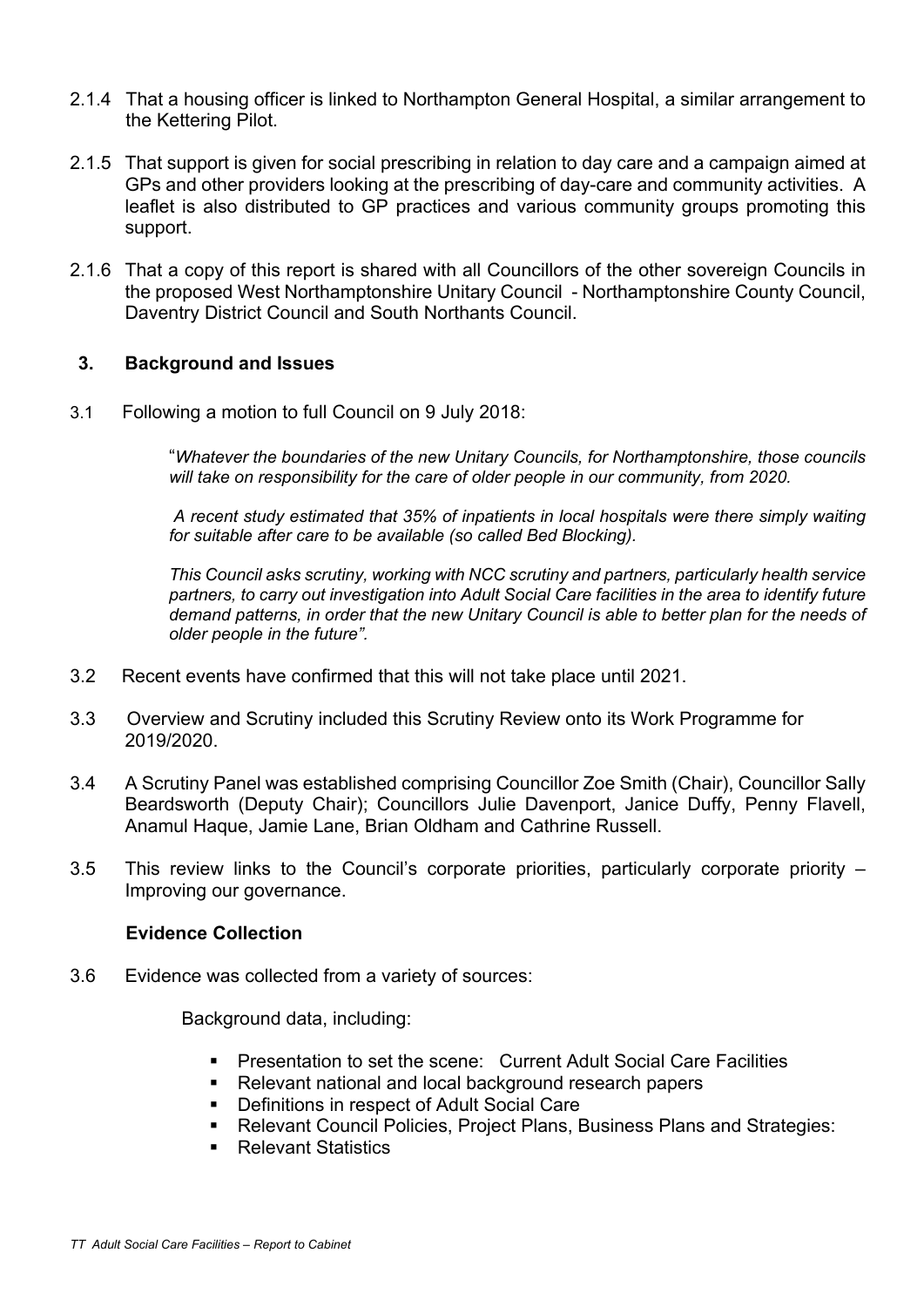Relevant Legislation and Guidance, including:

- ADASS Guidance 2009
- The Health and Social Care Act 2012
- CARE Act 2014
- Human Rights Act 1998
- Mental Health Act 1983

Relevant published papers on Adult Social Care

Best practice external to Northampton

Report back from the Centre for Public Scrutiny Conference – Health and Social Care

Internal expert advisors:

- Cabinet Member for Housing, NBC
- Head of Housing and Wellbeing, NBC

External expert advisors:

- Head of Protecting Vulnerable Persons, Northamptonshire Police
- Director of Public Health, Northamptonshire County Council
- Director, Healthwatch Northamptonshire
- Director, Northampton Health Trust
- Ward Managers, Northampton General Hospital
- Other various representatives of Northants Health including GPs
- Chief Executive, Northants Age UK
- Chief Executive, Northants Carers' Associations
- Manager, Independent Living organisation, Northampton
- Cabinet Member for Adult Social Care, Northamptonshire County Council
- Director for Adult Social Care, Northamptonshire County Council
- Case Studies from Ward Councillors
- Site visits

#### 4 **Key Findings and Conclusions**

- 4.1 After all of the evidence was collated the following conclusions were drawn:
- 4.1.1 It was acknowledged that Adult Social Care Services is under resourced.
- 4.1.2 It is important that there is a holistic approach regarding integration and integrated services; integrated care is vital. It is important that there is one service working together to deliver the same outcomes. It was recognised that there is not a Multi-Agency Safeguarding Hub, in existence for adults as there is for children. The Site Visit noted that Adult Social Care at the London Borough of Islington has an excellent level of integration; with a close relationship with the CCG and health colleagues at both operational and commissioning level.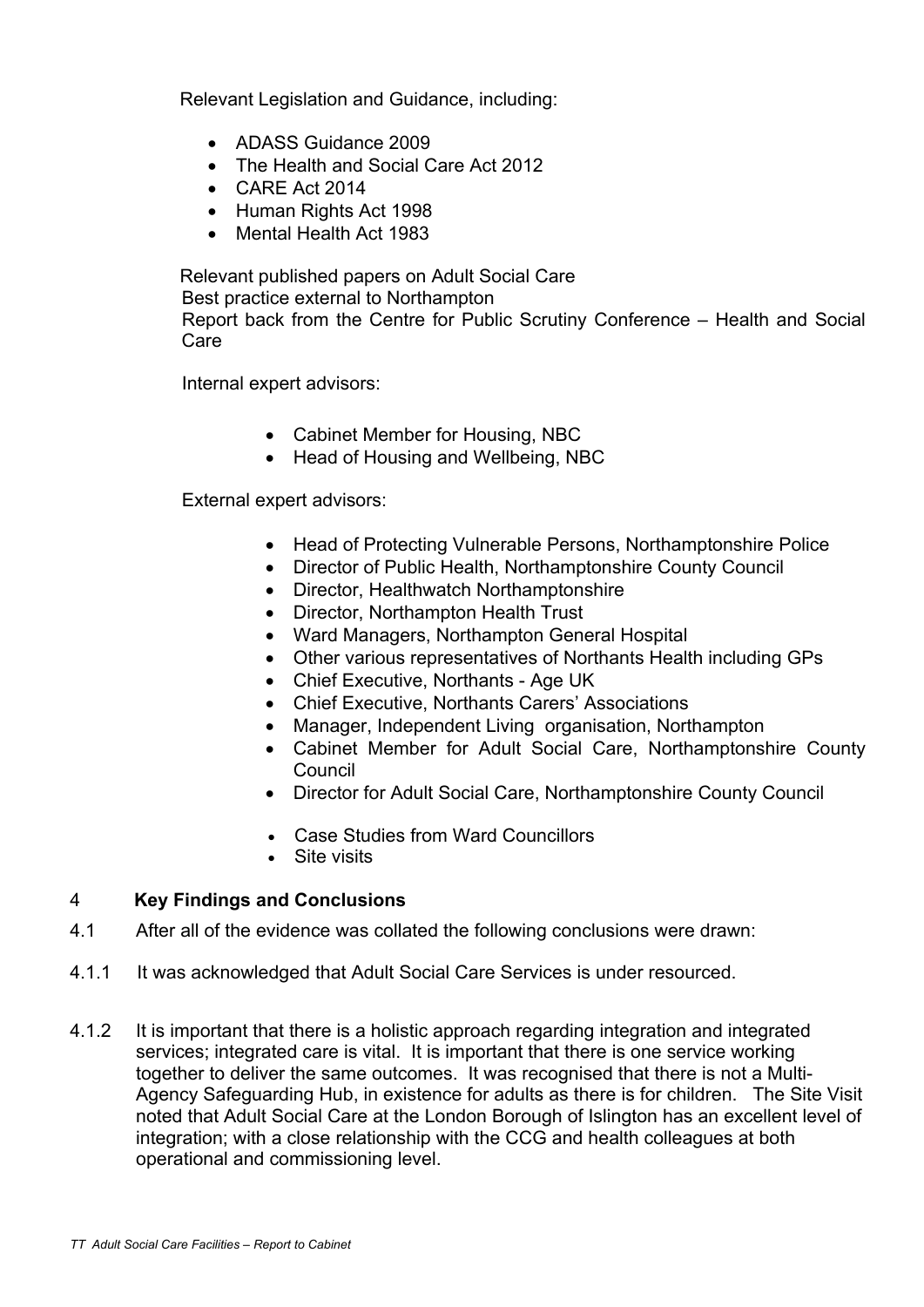- 4.1.3 Partnership working is essential. The Scrutiny Panel acknowledged that there is a need to build on Partnerships. The voluntary sector can bring in funding.
- 4.1.4 Evidence received highlight the Project that is funded by NCC "not enough money in the pot". Wellingborough had been chosen as a pilot for this Project, mainly due to the size of the Borough for the Ageing Well Project.
- 4.1.5 The good work undertaken by various organisations and groups was highlighted. For example some services run by Northants Carers carrying out statutory assessments. These are currently offered county wide and the Scrutiny Panel queried how these would continue to run without causing disruption post Unitary. It was highlighted that the contract is due to come to an end in October 2021. Northants Carers has a "sitting service" and carer's gym membership, which are very popular. It has won a national award for bringing together various professionals – Breathing Space Project. In Northamptonshire, investment in carers is relatively good. The Scrutiny Panel noted that the BAME Community is hard to reach. Northants Carers works with a number of partners and other groups. Recently, it put on events in Wellingborough. It runs an Asian Ladies Carers Group. Northants Carers works with the organisation "Dostiyo". It also works with faith groups and individuals.
- 4.1.6 The Pilot being run in Kettering whereby a Housing Officer is dedicated resource to Kettering General Hospital is working very well.
- 4.1.7 The Scrutiny Panel was pleased the Eleanor House had been modernised and back in use. Additionally, it was recognised that Parsons Mead is a flagship complex and "ticks all the boxes", being close to required amenities for older people.
- 4.1.8 It was felt that it would be useful for there to be a facility where individuals could go when they no longer needed hospital care but needed care at home, but such care was not available.
- 4.1.9 Currently, a number of GP practices proactively refer to organisations such as Age UK Northamptonshire so as to positively support their clients' needs. Literature from Age UK Northamptonshire is widely available in GP surgeries across the County, and in Northampton and the North in particular given the services supported by NHS funds. The Scrutiny Panel was concerned that it might be possible that there will not be enough GP Practices and GPs to cover the county.
- 4.1.10 Clients being supported through NHS funded services are referred from a mix of sources. Some are referred via word of mouth and many from other Age UK Northamptonshire services. Around two thirds of the referrals for Age UK Northamptonshire NHS funded services are from GPs.
- 4.1.11 The Scrutiny Panel emphasised that loneliness is, arguably, the most significant issue that needs to be dealt with. It can be very isolated for carers.
- 4.1.12 It was realised that some individuals don't claim for the benefits that they are entitled to.